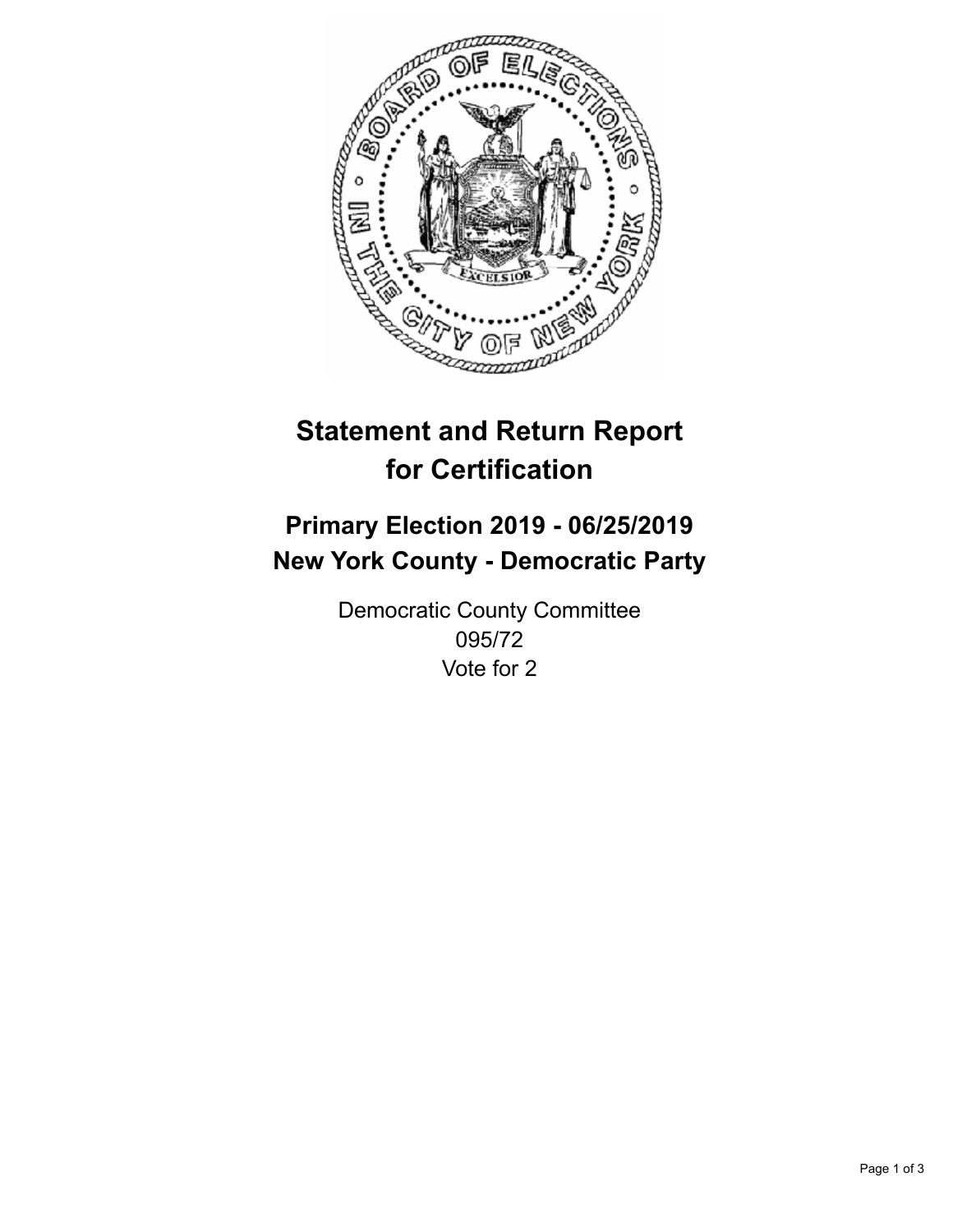

## **Assembly District 72**

| <b>PUBLIC COUNTER</b>                                    | 28 |
|----------------------------------------------------------|----|
| <b>MANUALLY COUNTED EMERGENCY</b>                        | 0  |
| ABSENTEE / MILITARY                                      | 3  |
| <b>AFFIDAVIT</b>                                         | 0  |
| <b>Total Ballots</b>                                     | 31 |
| Less - Inapplicable Federal/Special Presidential Ballots | 0  |
| <b>Total Applicable Ballots</b>                          | 31 |
| DANA K. HOCKENBURY                                       | 20 |
| <b>FREDERIC B. KLEIN</b>                                 | 19 |
| CARMEN N. DE LA ROSA                                     | 4  |
| <b>Total Votes</b>                                       | 43 |
| Unrecorded                                               | 19 |